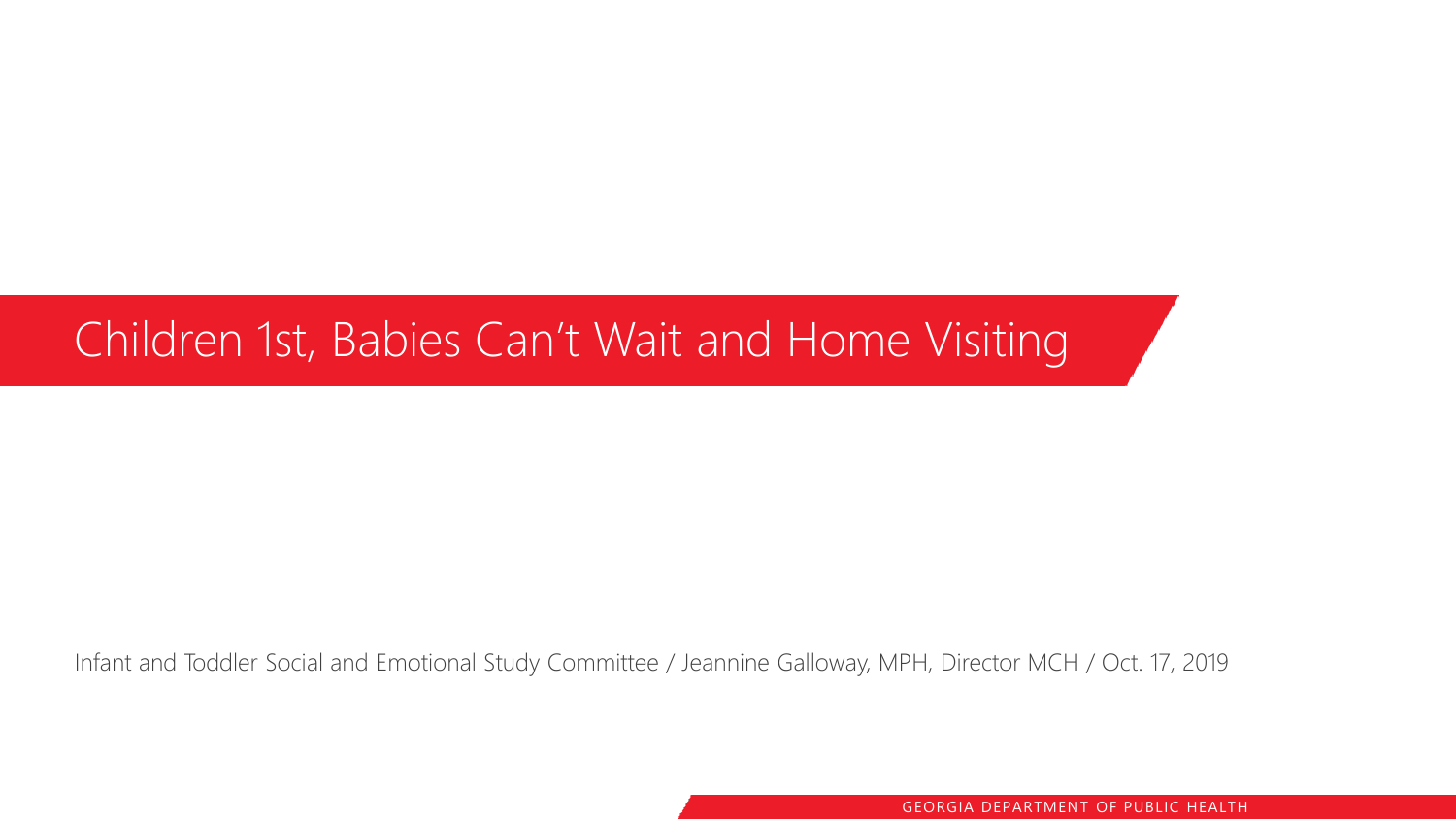## Children 1st (C1st)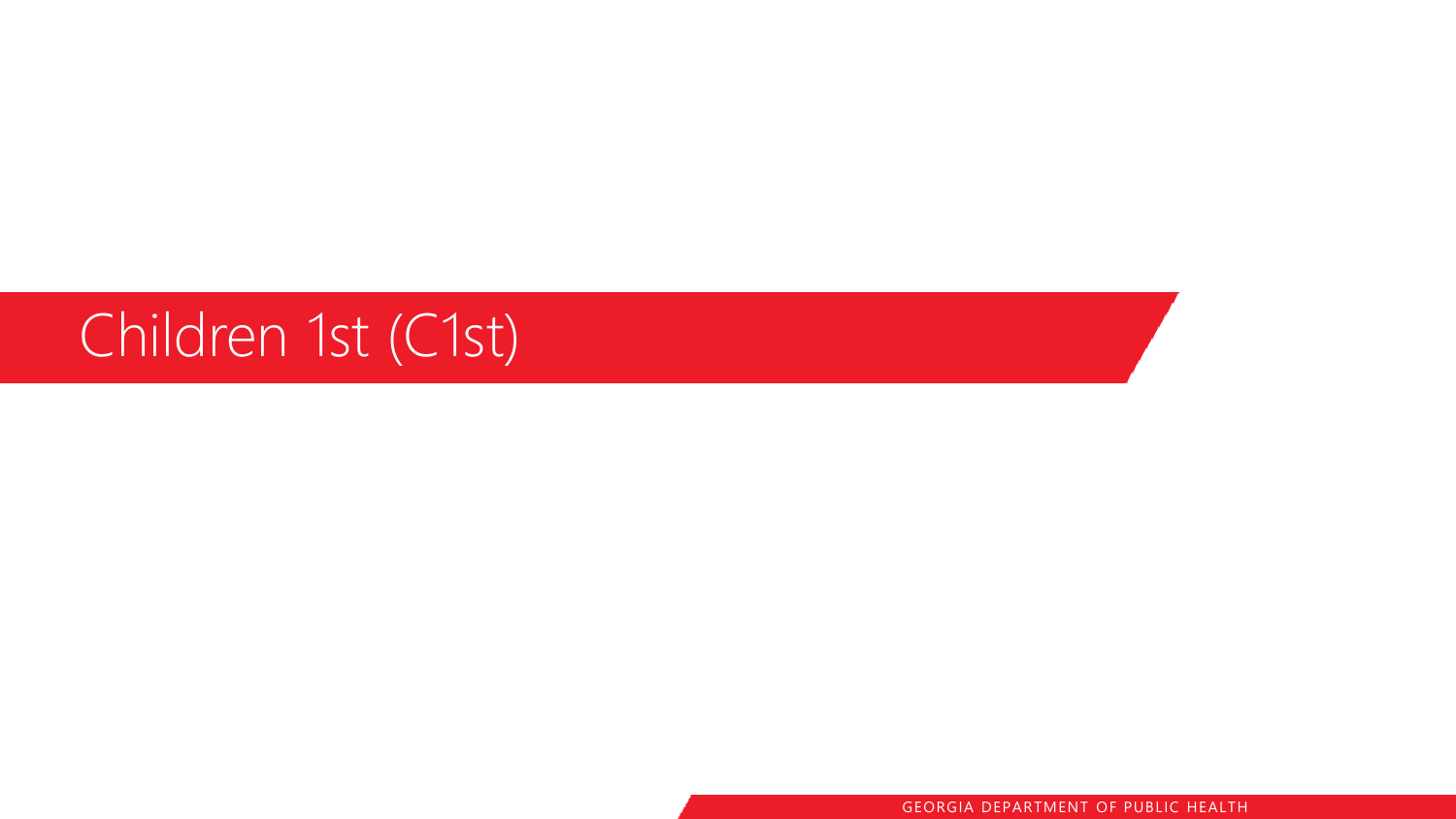## What is Children 1st?

The mission of Children 1st is to **identify children**, birth to five years of age who are **at risk** for poor health and developmental outcomes, so that **needed interventions can be made to ensure the** optimal health and development of the child.

#### **Children 1st is a single point of entry** into child health programs.

• All referrals made to Georgia Department of Public Health child health programs must be submitted through Children 1st.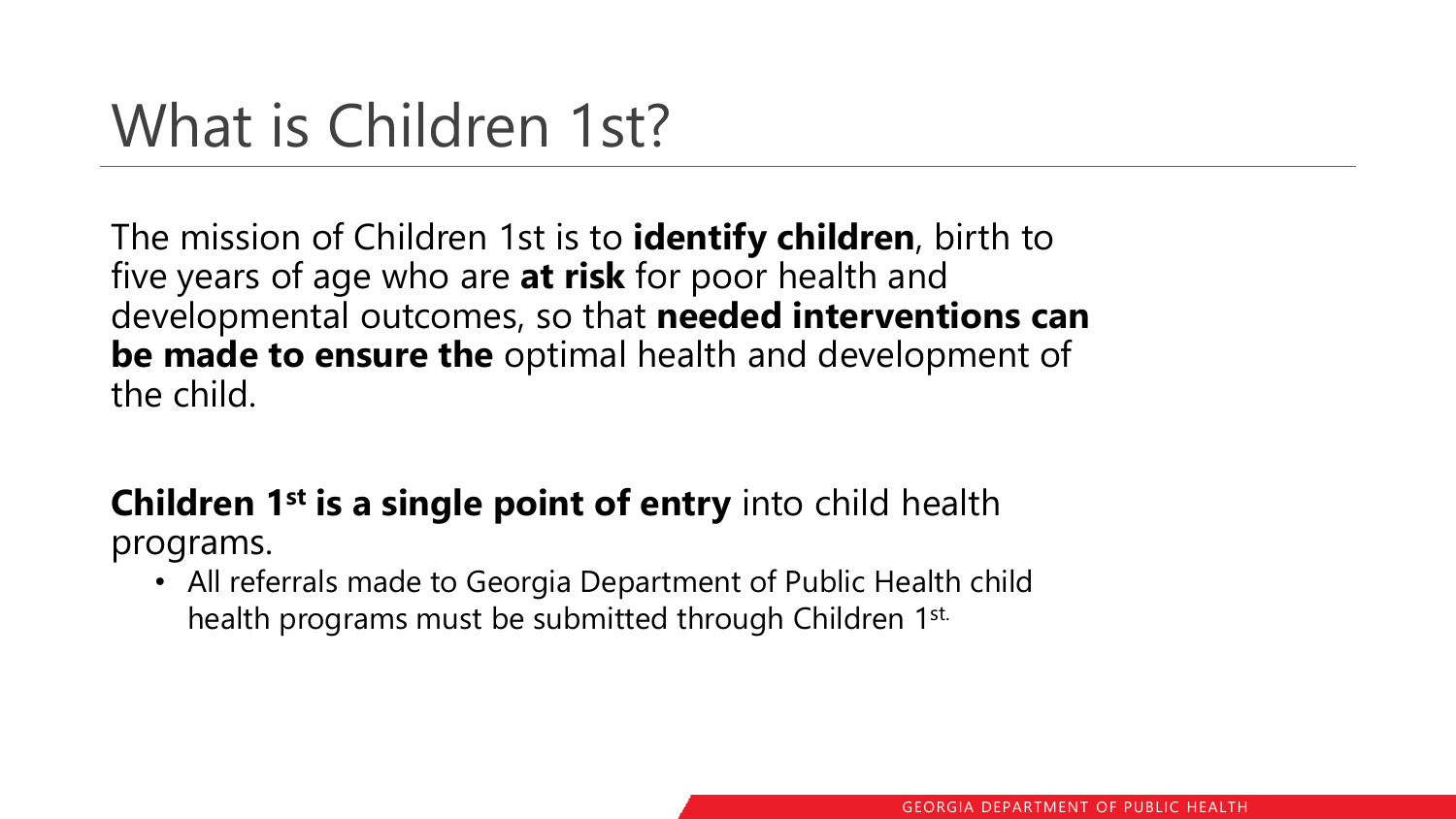## Children 1st Core Functions

Identification

- Information and Referral Center (IRC)
- Screen all electronic birth certificates to identify newborns with risk factors
- Reach out to families with risk factors to engage them in the system
- Any family can call the IRC for linkage to public health programs and community- based resources
- Developmental Screening
	- Ages and Stages (ASQ-3)
	- Ages and Stages: Social Emotional (ASQ:SE-2)
	- Modified Checklist for Autism in Toddlers, Revised with follow-up (M-CHAT-R/F)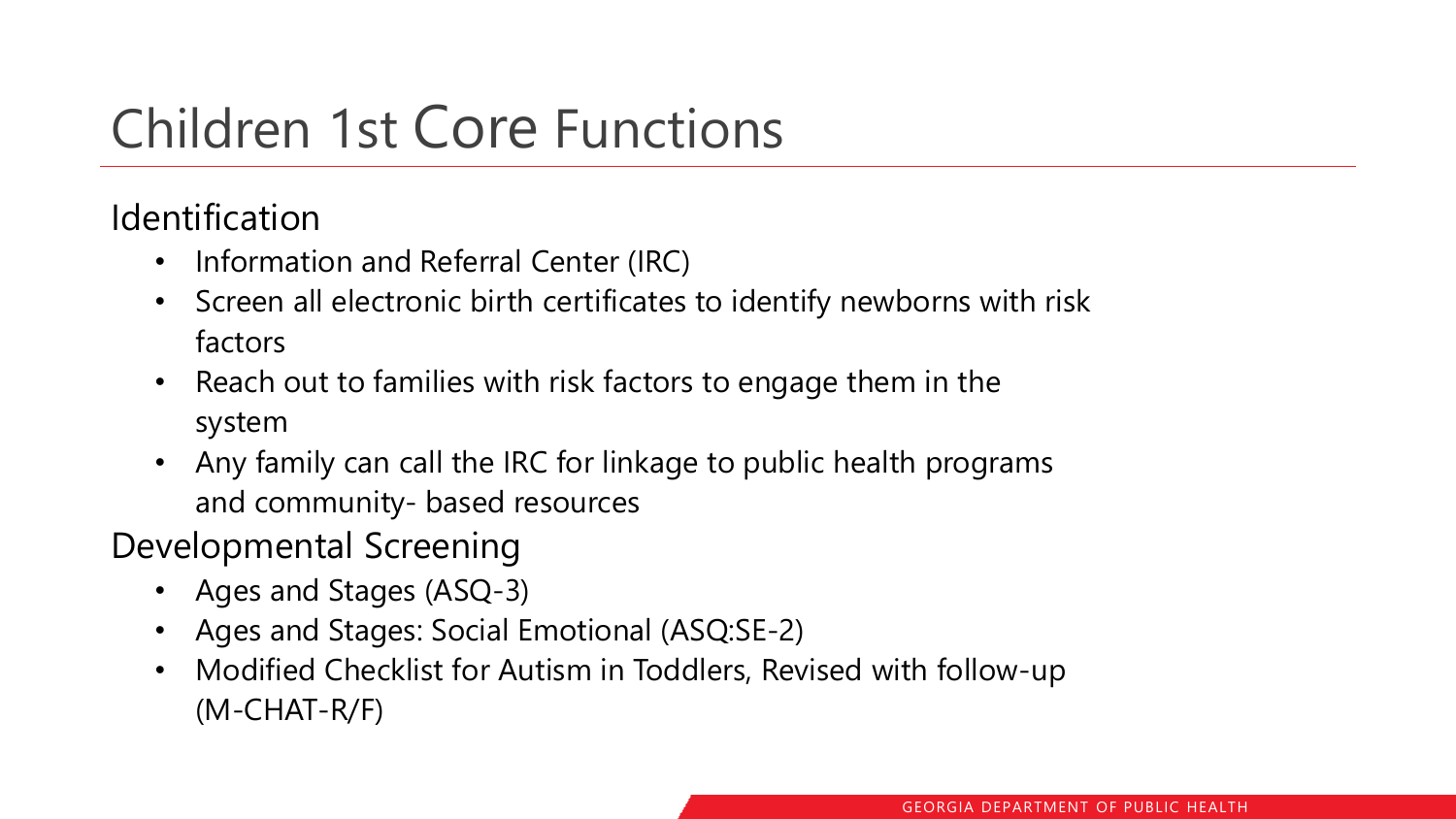## Children 1st Core Functions

Assessments

• Maternal and Child Health Assessment

Referrals and Linkages

- Link families to most appropriate public health resources
- Link families to medical home
- Refer families to community-based services

Monitoring

- Regularly contact family and/or physician to learn of any needs or concerns that may have emerged
- Children enrolled in Children 1st can be monitored up to age 5
- After a year of monitoring with no concerns, a child may be discharged from Children 1st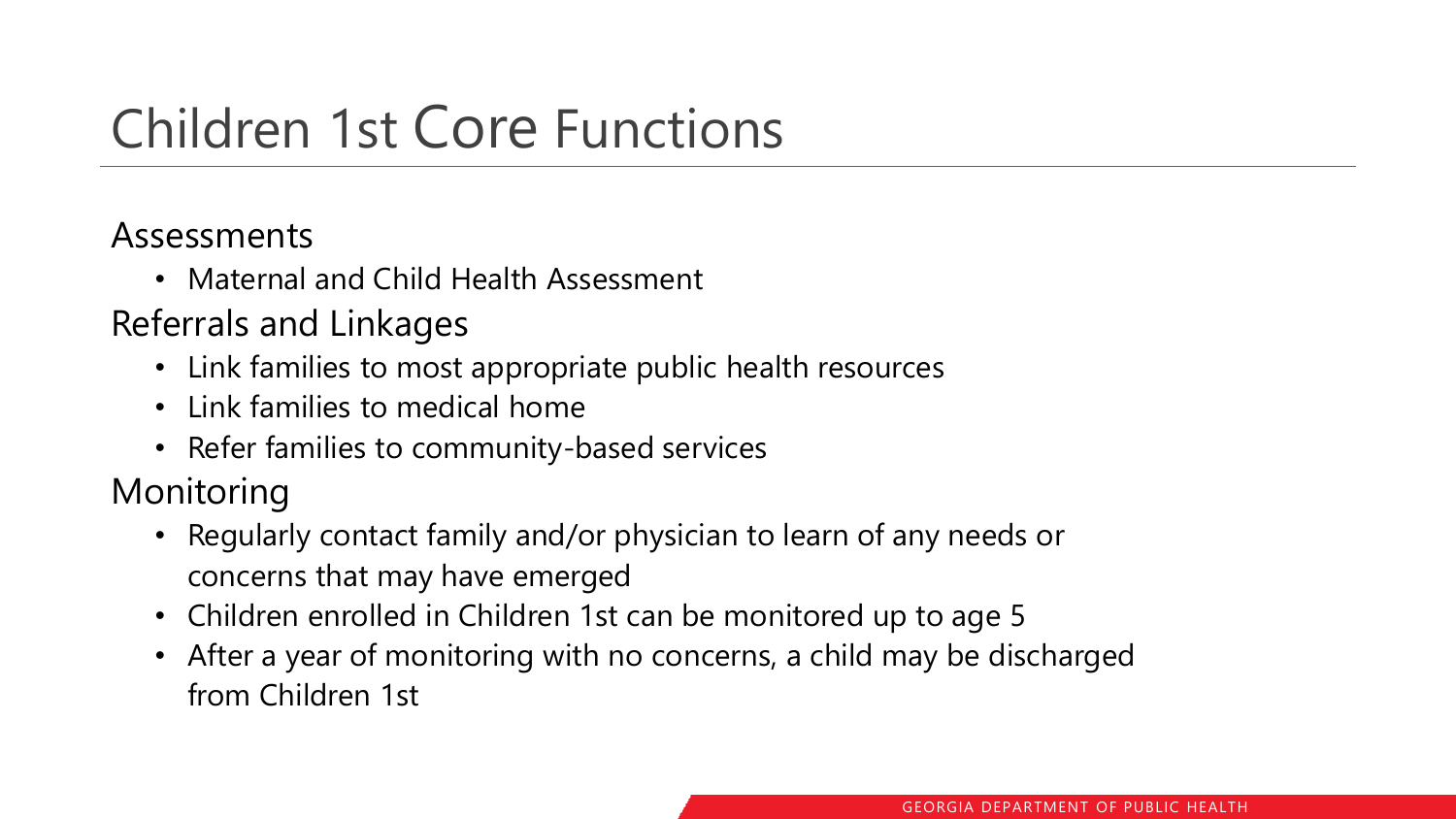### Children 1st FY 2019 Data

Total Referrals to Public Health: **29,920**

Total Developmental Screens: **27,918**

- $ASQ-3: 24,467$
- ASQ:SE-2: 2,745
- M-CHAT-R/F:706

#### Referred to Intervention Programs: **18,983**

- Babies Can't Wait: 14,308
- Children's Medical Services: 3,394
- 1st Care: 1,281

Newly Enrolled in C1st: **4,651**

Linked to PCP: **4,527**

Monitoring Activities: **2,741**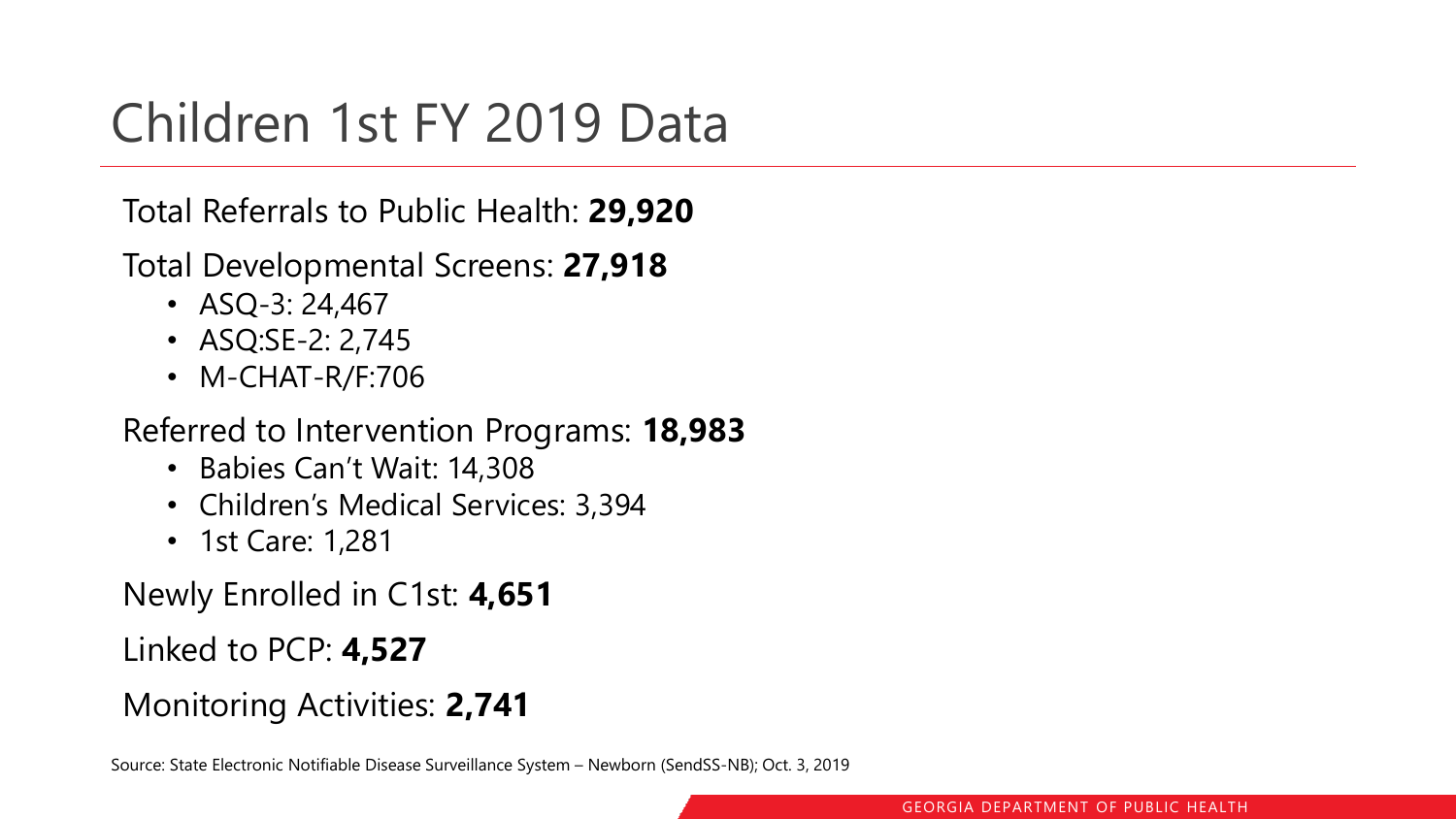#### DFCS Referral Process to Children 1st

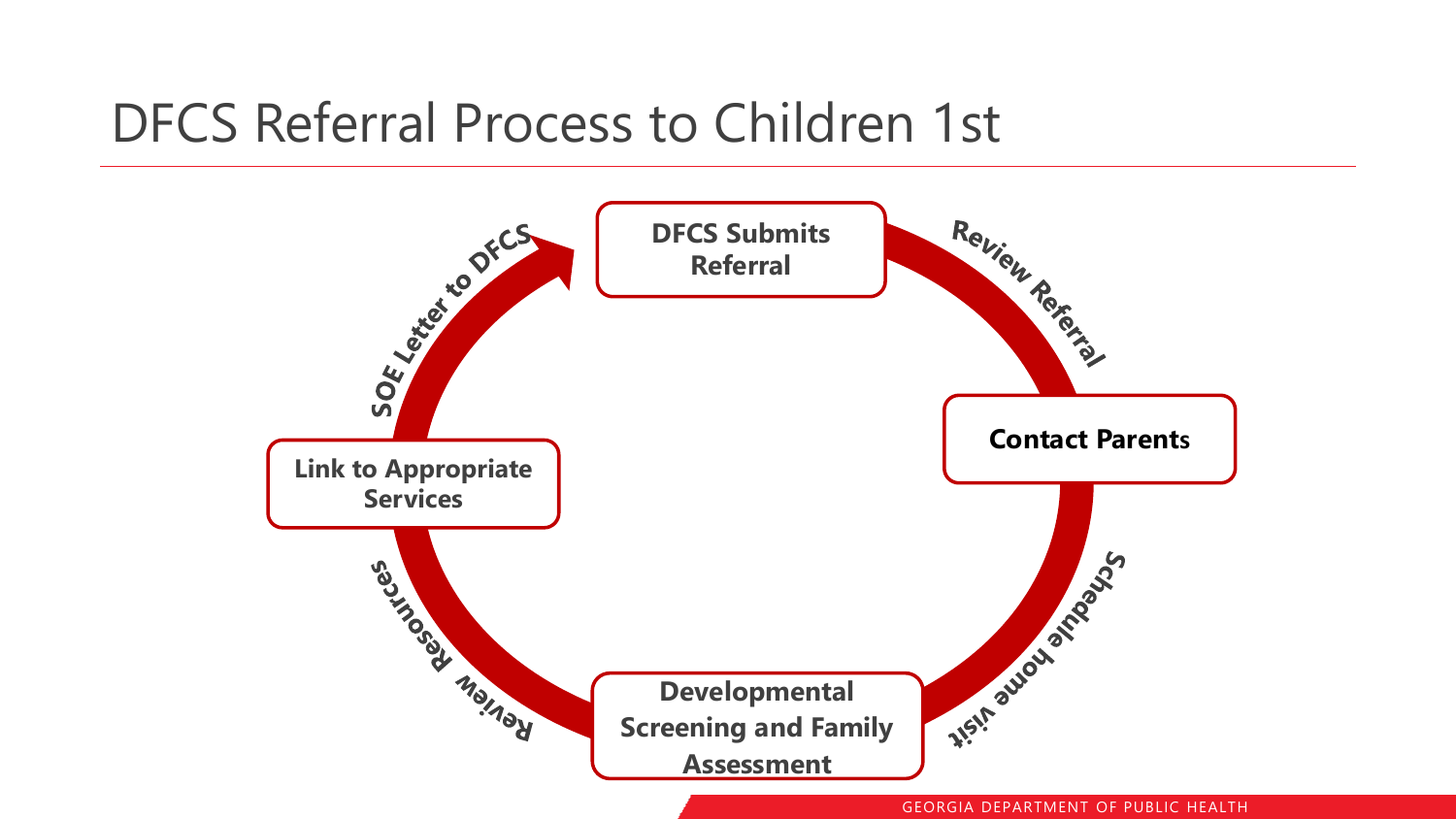## Babies Can't Wait (BCW)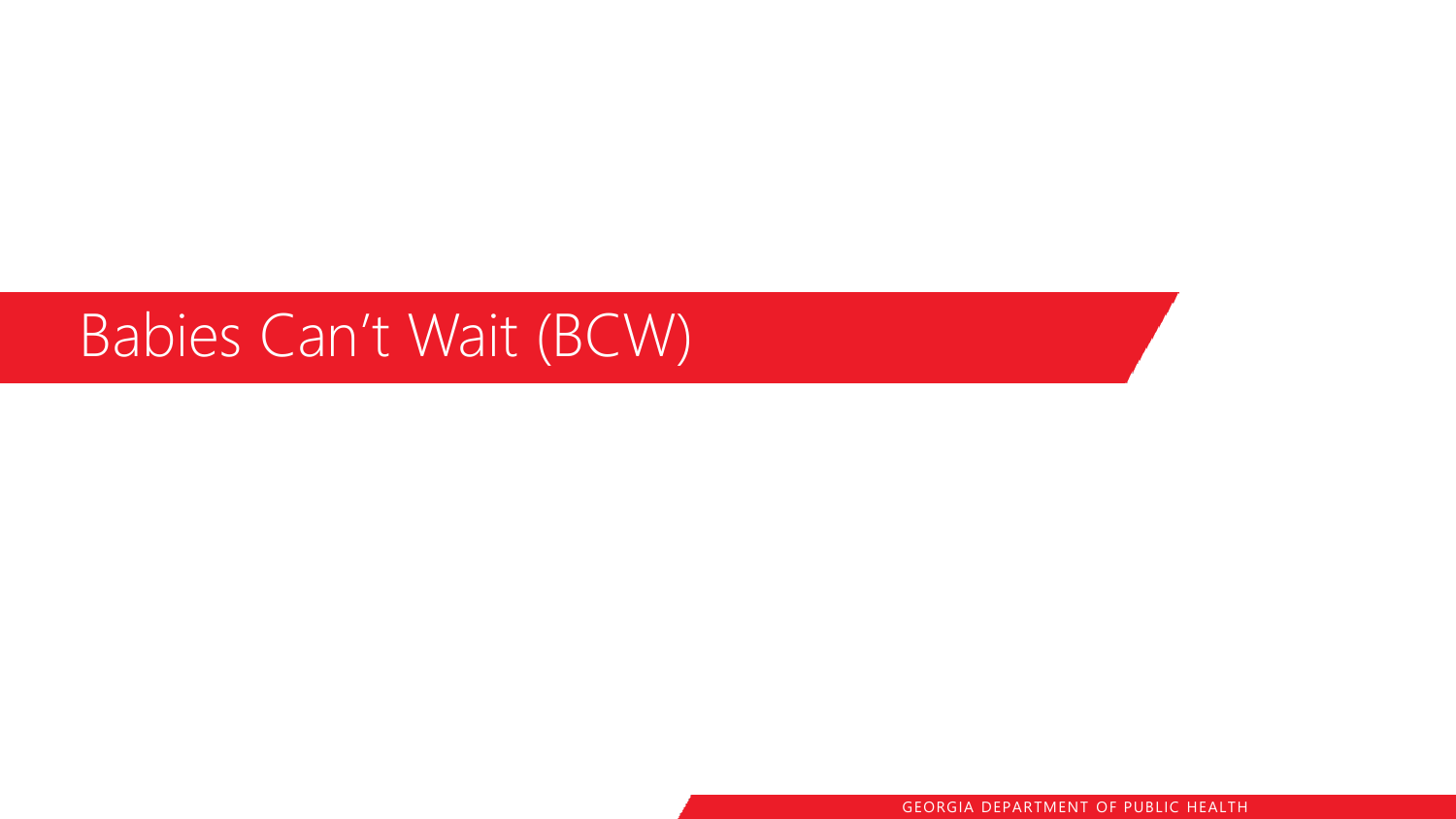**Part C of the Individuals with Disabilities Education Act (IDEA)**  guarantees all eligible children from birth to 3 years of age, regardless of their disability, have access to services that will enhance their development.

**BCW** is Georgia's Part C early intervention program for families of infants and toddlers with developmental delays and disabilities.

**BCW** served a total of 19,275 children in FY 19. As of October 1, 2019, there are 10,772 children enrolled with an active IFSP.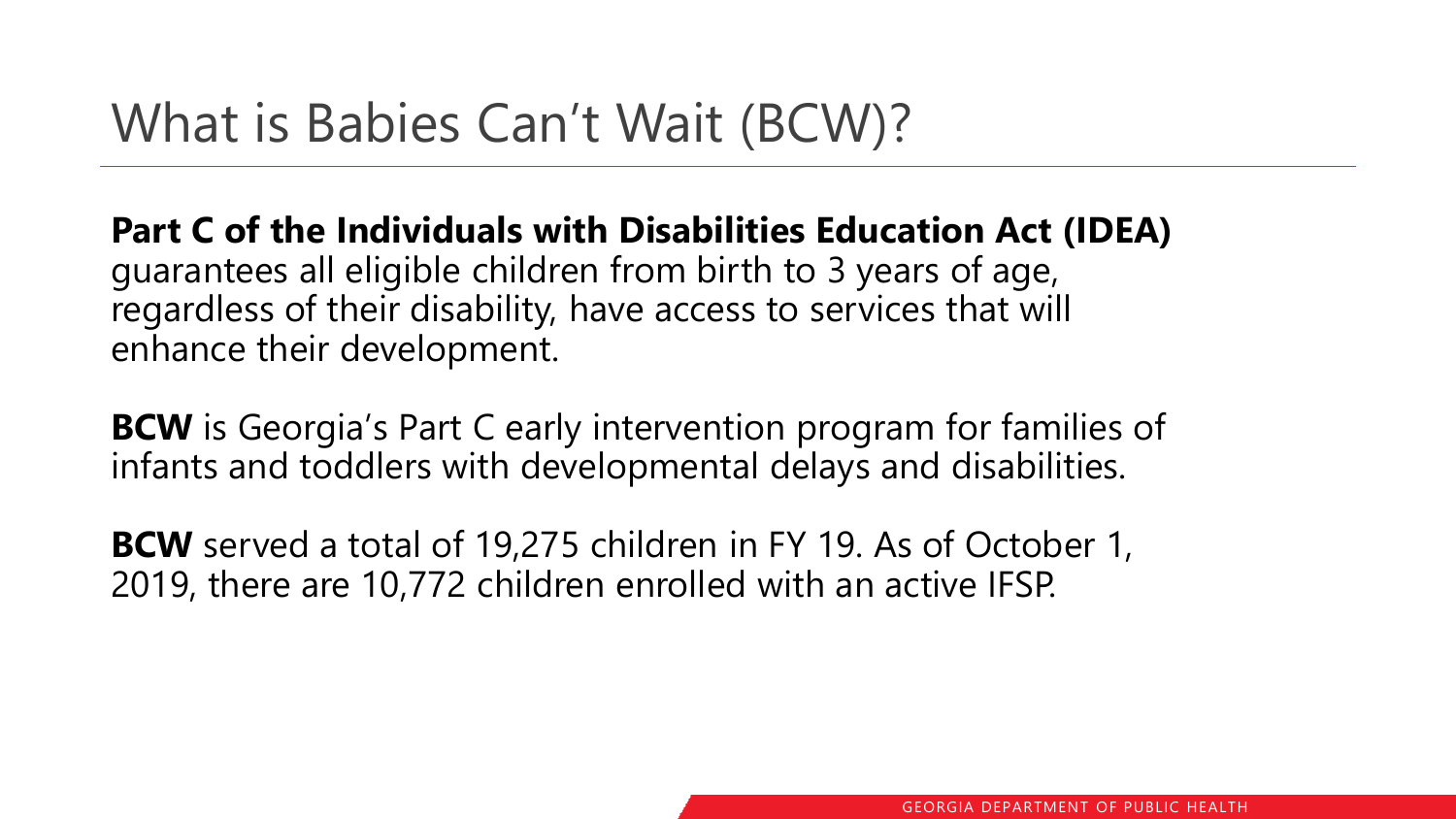### BCW Providers

BCW contracts with the majority of its providers to deliver the required services within the program to include:

- Speech/Language Pathologists 241
- Occupational Therapists 138
- Physical Therapists 130
- Special Instructors 379
- Service Coordinators (Case Managers) 116
- Board Certified Behavior Analysts & Registered Behavior Technicians 20
- Clinical Social Workers/Licensed Professional Counselors 5
- Psychologists 4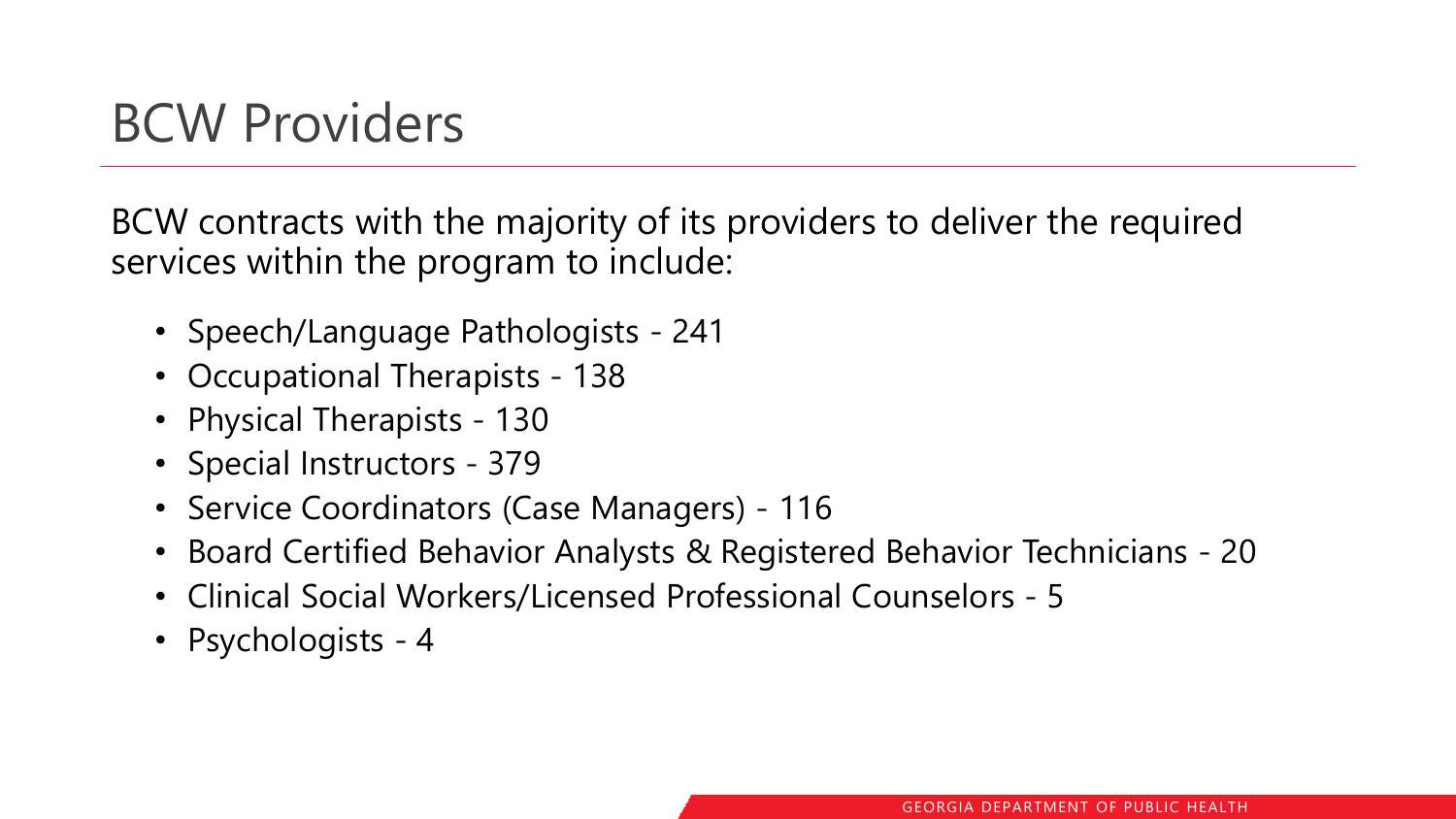### Referrals

- Referrals of children birth to 5 years of age to public health services, including Early Intervention services provided through BCW, come through Children 1st.
- Children 1st is Georgia's Maternal and Child Health program single point of entry.



• If a child fails the ASQ in one or more areas of development, a referral is made to BCW. Children with a diagnosed medical condition are referred directly to BCW as they are automatically eligible.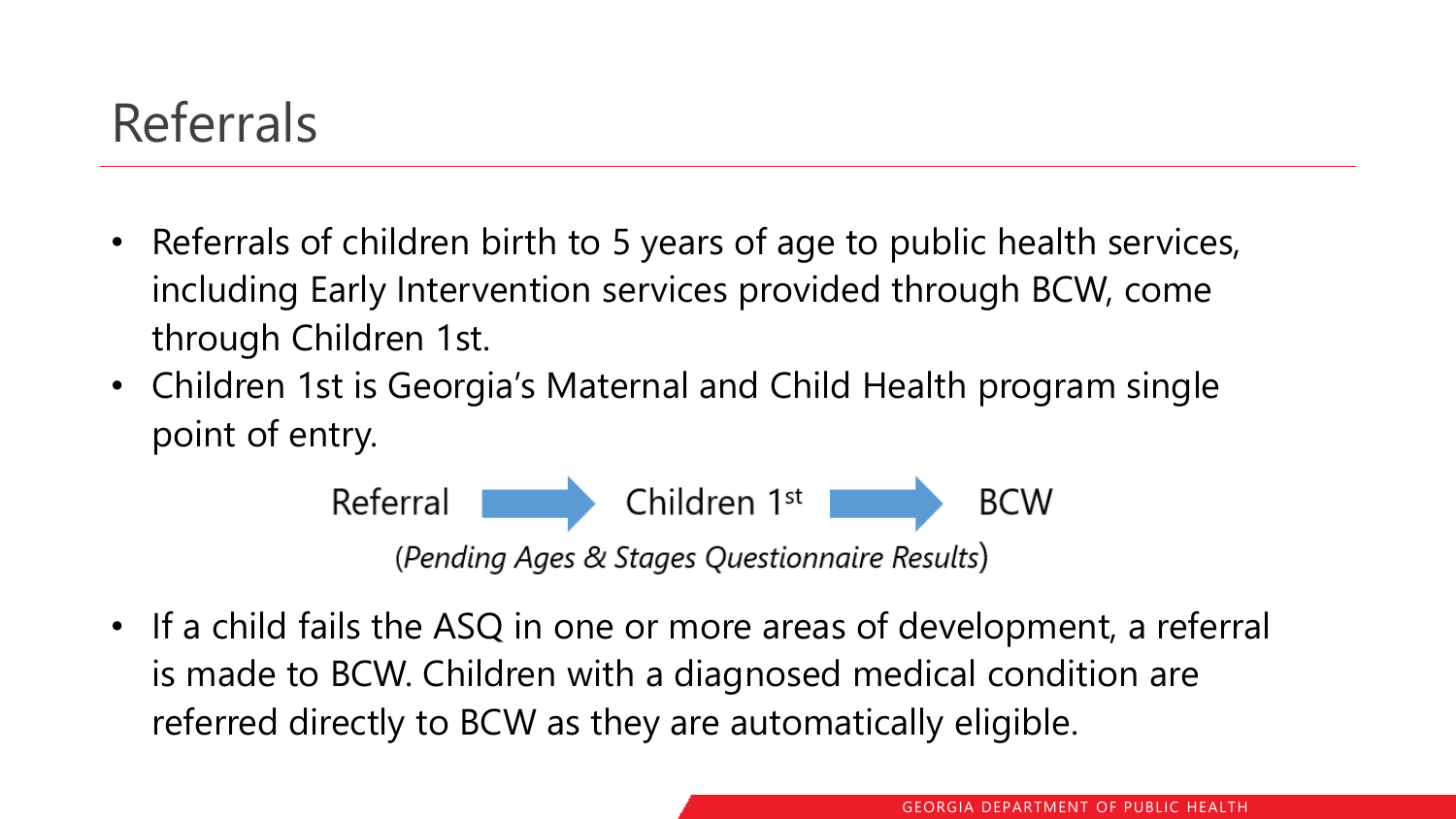# Eligibility Determination

 $\checkmark$  A diagnosed medical condition that places the child at risk for developmental delay

#### **OR**

- $\checkmark$  A significant developmental delay in at least one area of development or two moderate delays
- $\checkmark$  If the child is determined eligible, an ongoing family service coordinator is chosen and an Individualized Family Service Plan (IFSP) is developed
- $\checkmark$  If the child is determined ineligible, appropriate referrals are made to other community programs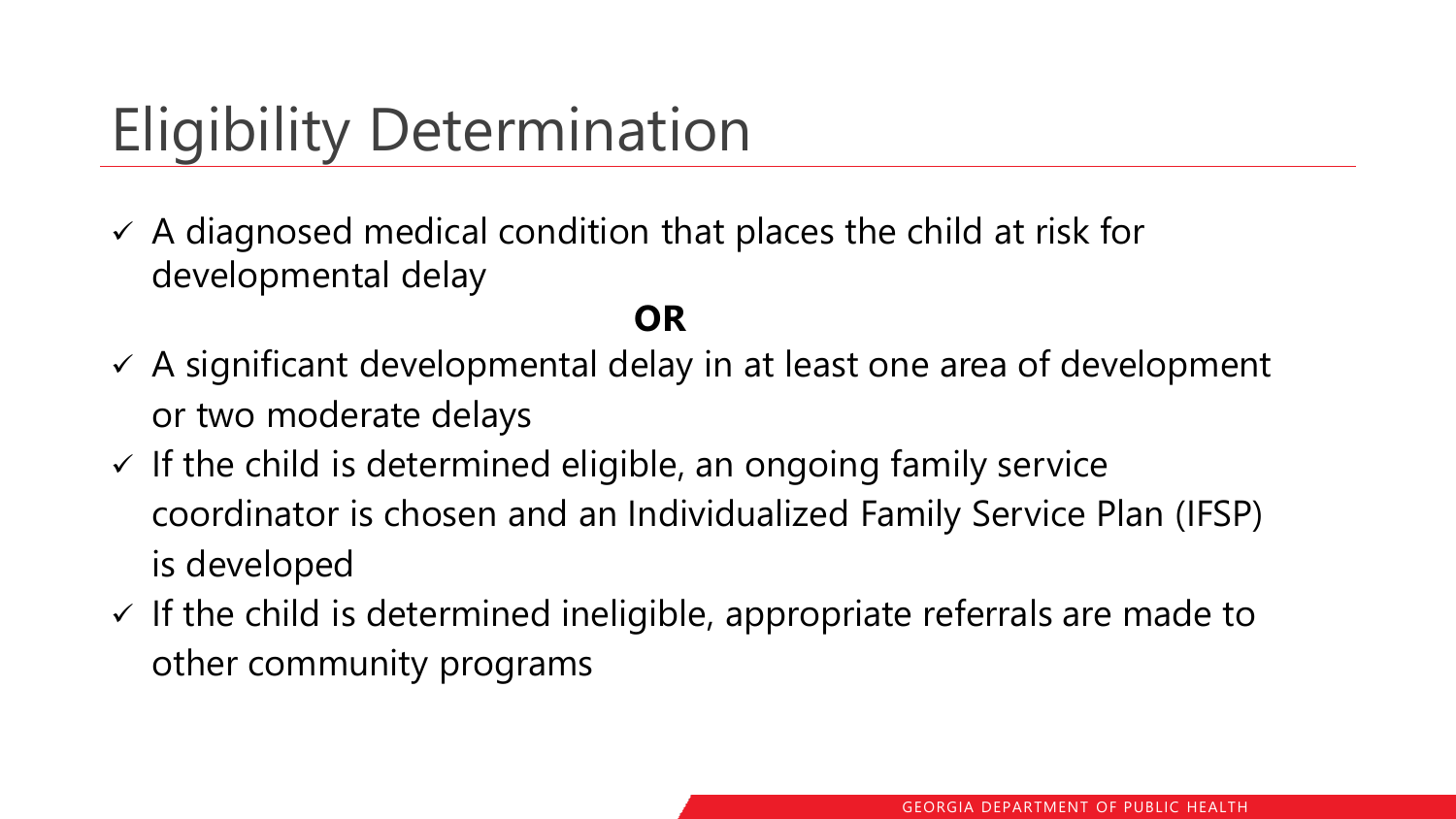### Teleintervention Services

- Teleintervention pilot with Waycross Public Health District September 2018
- Teleintervention physical therapy (PT) and speech (SP) services
- Occupational therapy (OT) services added July 2019
- Services to date:
	- o 33 children have received PT
	- o 2 children have received OT
	- o 32 children have received SP services
- Pilot expanding into Dublin, Valdosta and Gainesville Districts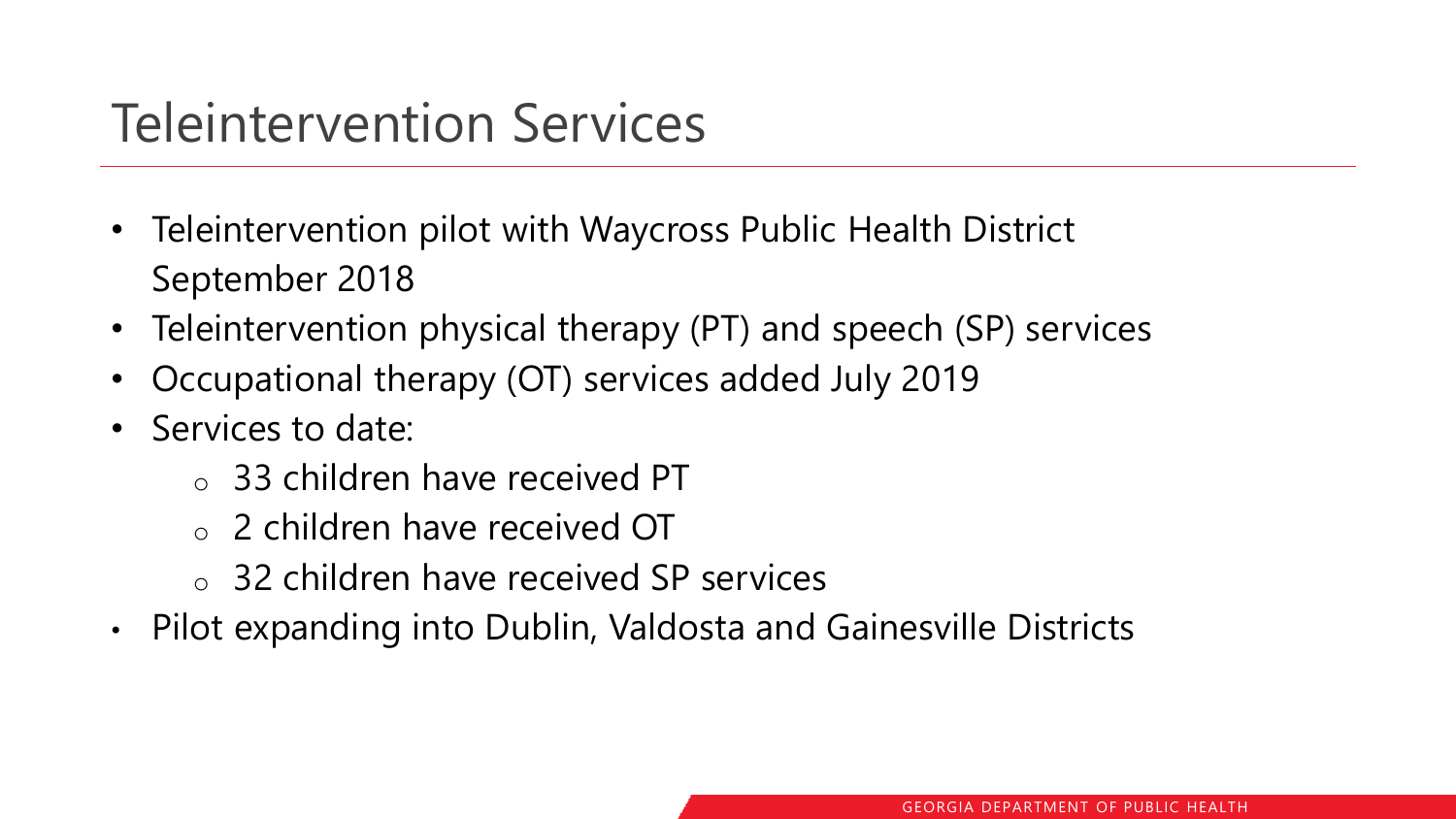## Transition & Exit

Prior to the child's third birthday, the family's Service Coordinator will discuss transition options with the family. The family then chooses what option best meets their needs, such as:

- Private Child Care
- Public Preschool
- Head Start
- Home
- Private Preschool
- Private Therapy Services

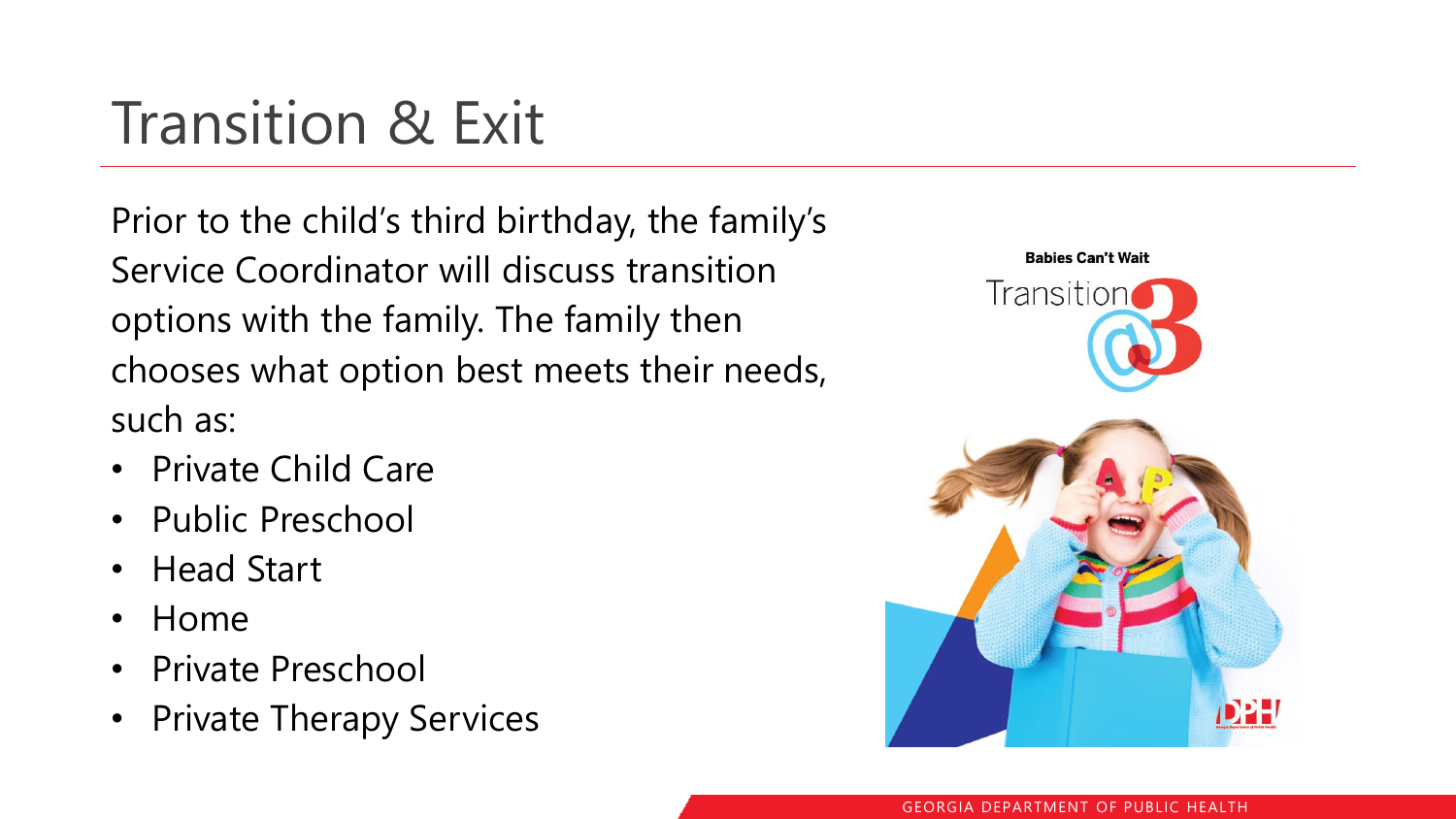## Home Visiting Program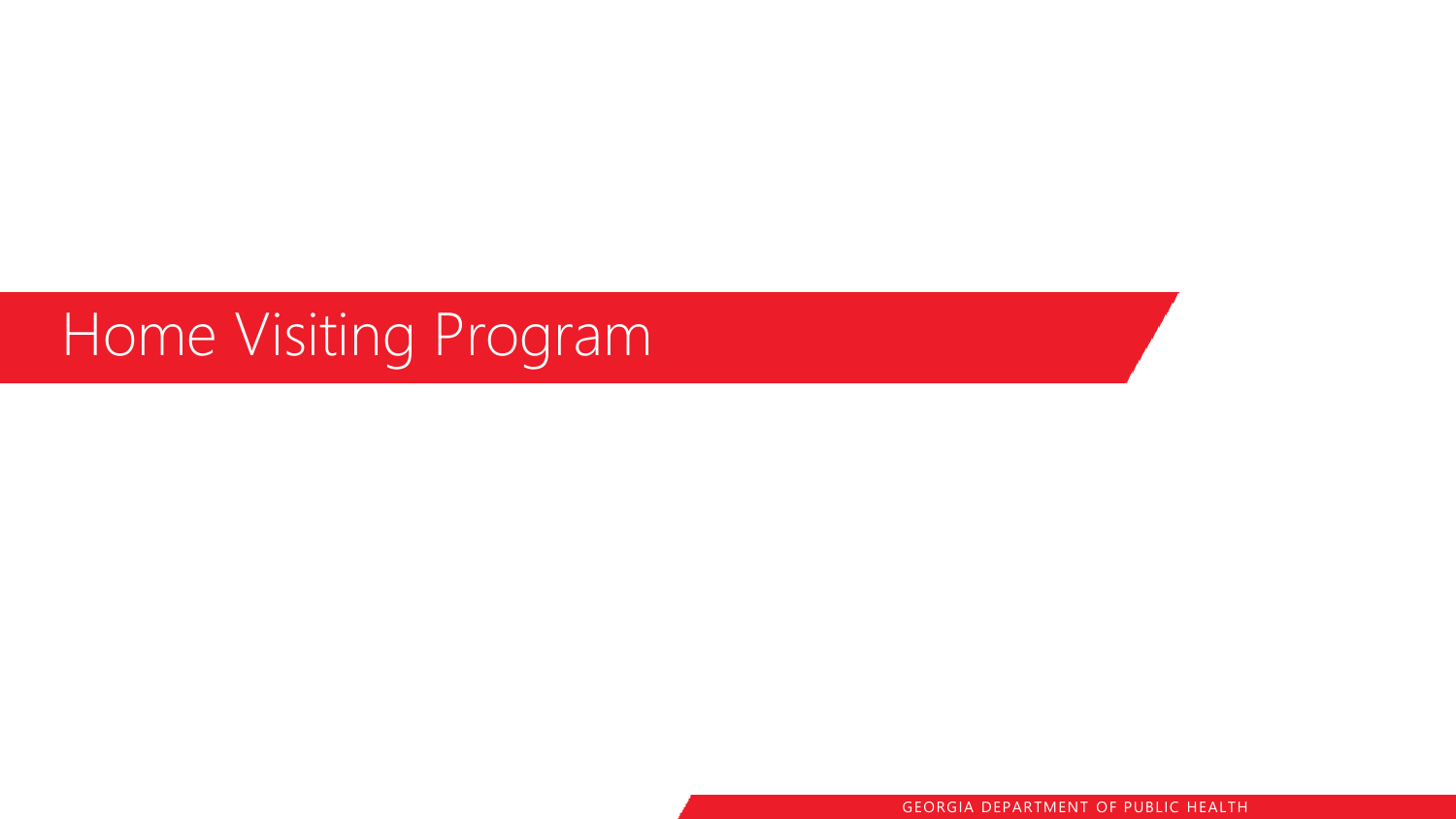## What is Home Visiting?

Home visiting is an evidence-based program that supports pregnant women and parents of children from birth to five access resources and hone skills needed to ensure children are physically, socially and emotionally healthy and ready to learn.

Home visiting goals:

- Improve maternal and child health
- Prevent child abuse and neglect
- Encourage positive parenting
- Promote child development and school readiness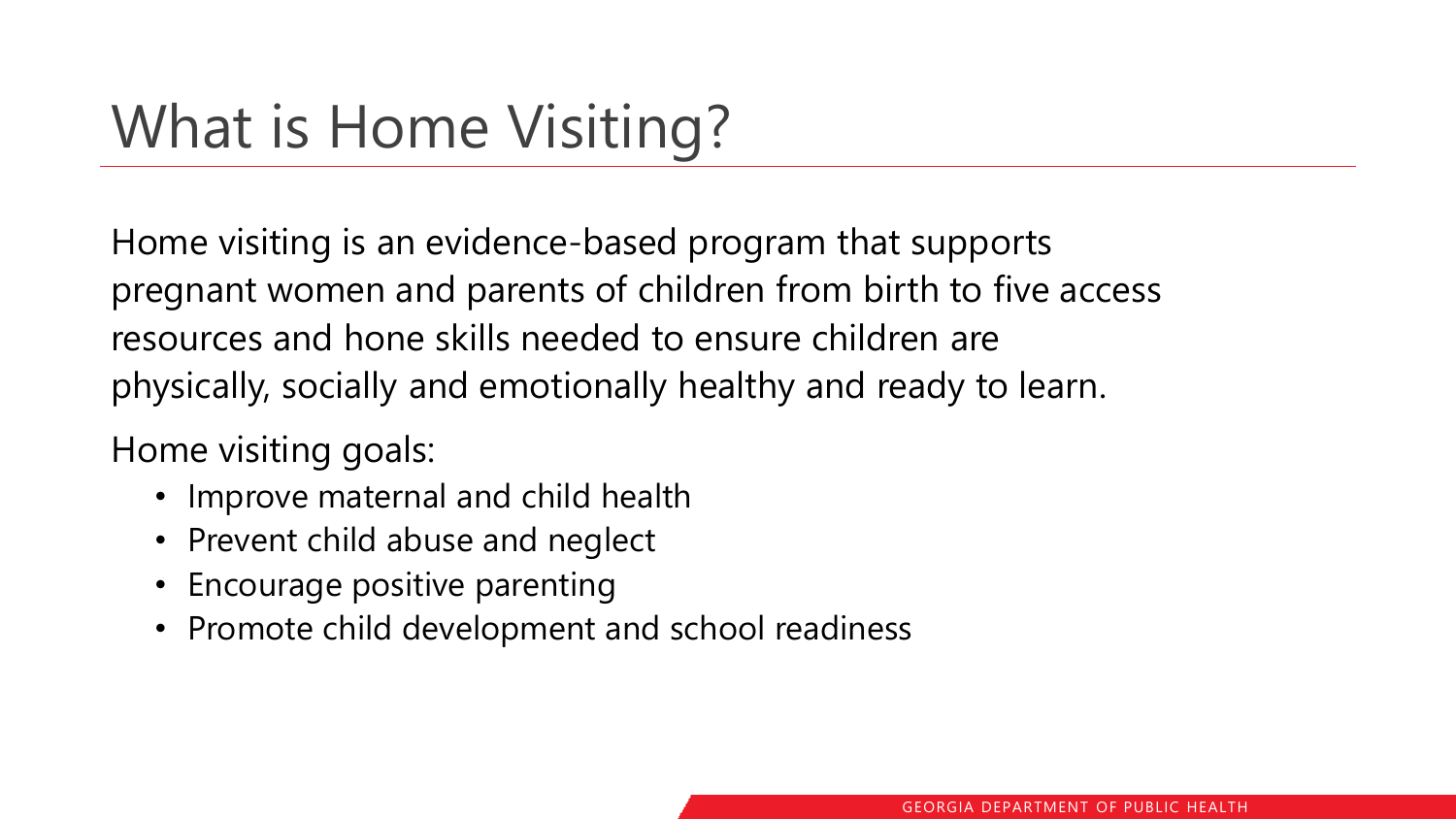## Home Visiting Services

#### Provide

- Education on a variety of topics
- Linkage to resources
- Support to families
- Screenings and referrals
- Group Connections

#### Promote

- Utilization of health care resources
- Goal Setting
- Well-child visits
- Early brain development
- Positive parenting skills

#### Screen and Assess

- Ages and Stages 3 (ASQ3) Developmental Screening
- Ages and Stages Social Emotional screening (ASQ-SE)
- Edinburgh Depression Screening
- Maternal and Child Health Assessment
- Hurt, Insulted, Threatened with Harm and Screamed (HITS) Domestic Violence Screening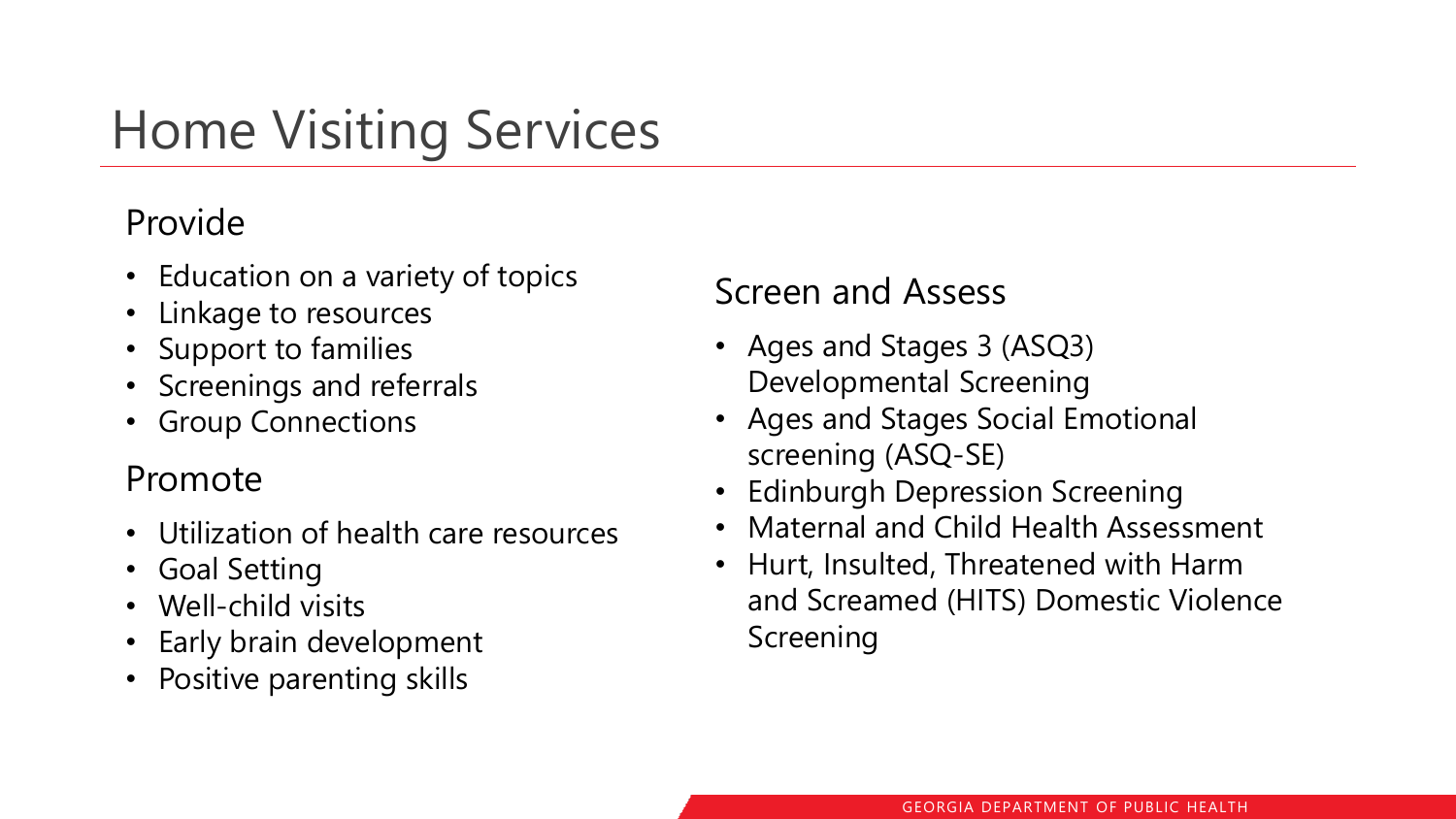## Counties Served by Home Visiting

Bartow Bibb Brooks Chatham Chattahoochee Clarke Clayton Crisp DeKalb Dooly Echols

Fulton Glynn Houston Jackson Liberty Lowndes Muscogee Peach Richmond Rockdale Whitfield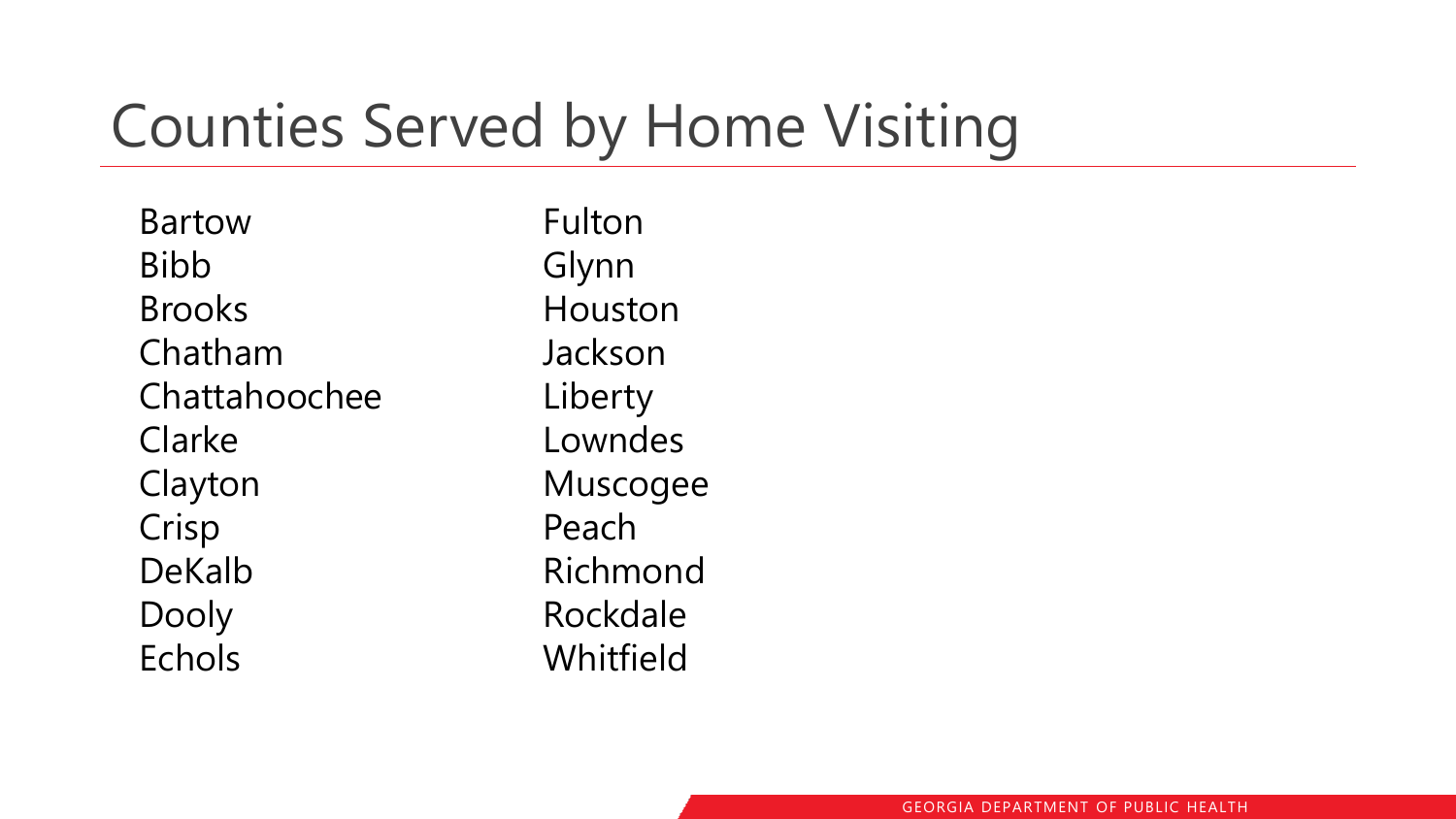## 2018 Home Visiting Data

Service Utilization Data:

- 1,489 families served
- 19,385 home visits completed
	- o 316 Pregnant women
	- o 1,489 Primary caregivers
	- o 1,360 Children

Risk Factors:

- 70% of families served are low income
- 9% had a child with a developmental delay
- 8% had previous involvement with Child Protective Services

Data collected from 10/1/2017-9/30/2018 for the Maternal, Infant, and Early Childhood Home Visiting funded programs – Data accurate as of 10/1/2018.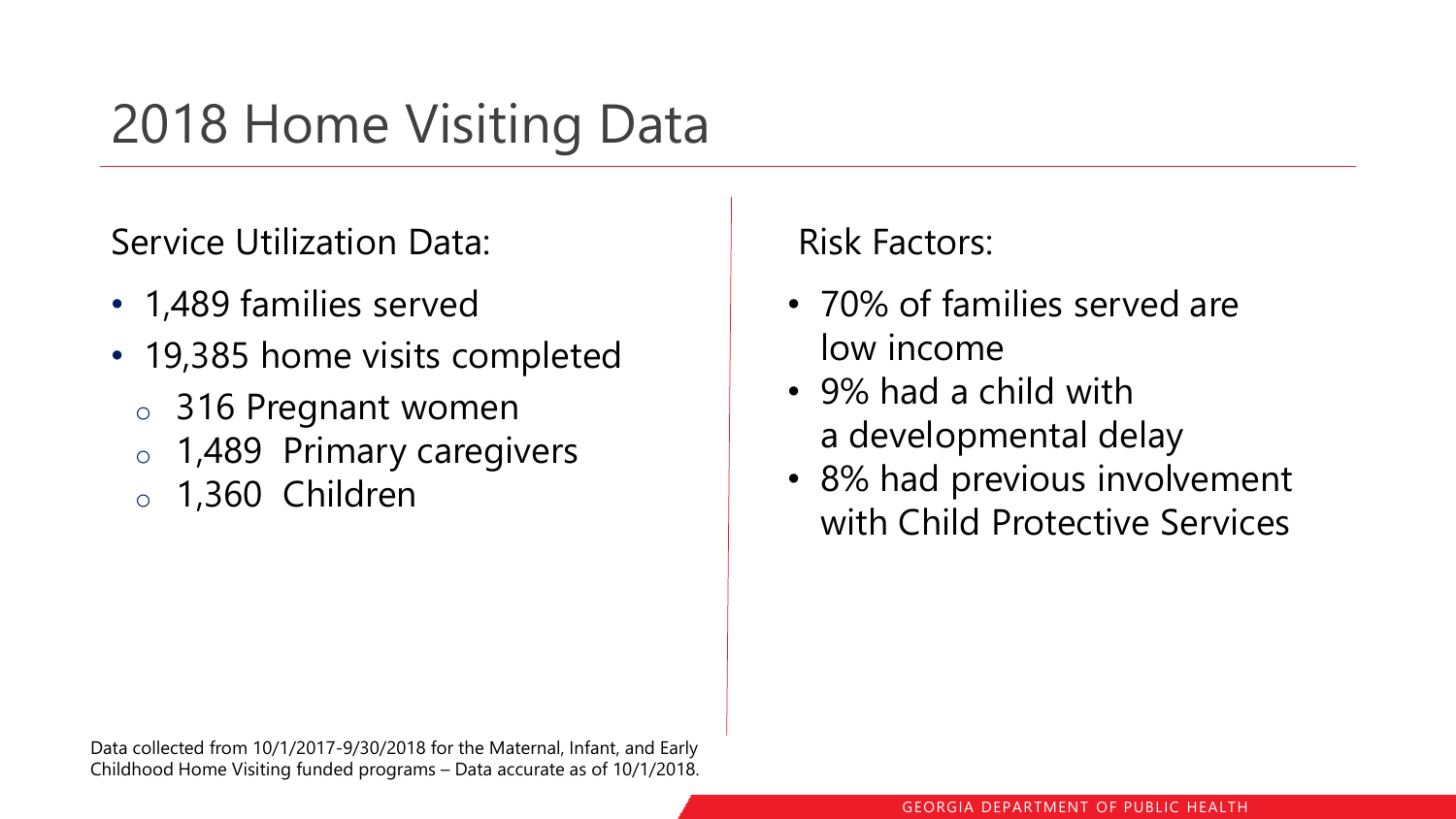### 2018 Home Visiting Data

Performance Measurement Data (10/01/2017 – 9/30/2018)

- 80% of primary caregivers were screened for depression
- 78% of children received an on-time screening for developmental delays
- 95% of children had someone who read or sang to them daily
- 69% of primary caregivers were specifically assessed for their parent-child interactions
- 29% of primary caregivers referred due to positive screen for depression received mental health services
- 67% of children referred due to positive screen for developmental delays received services in a timely manner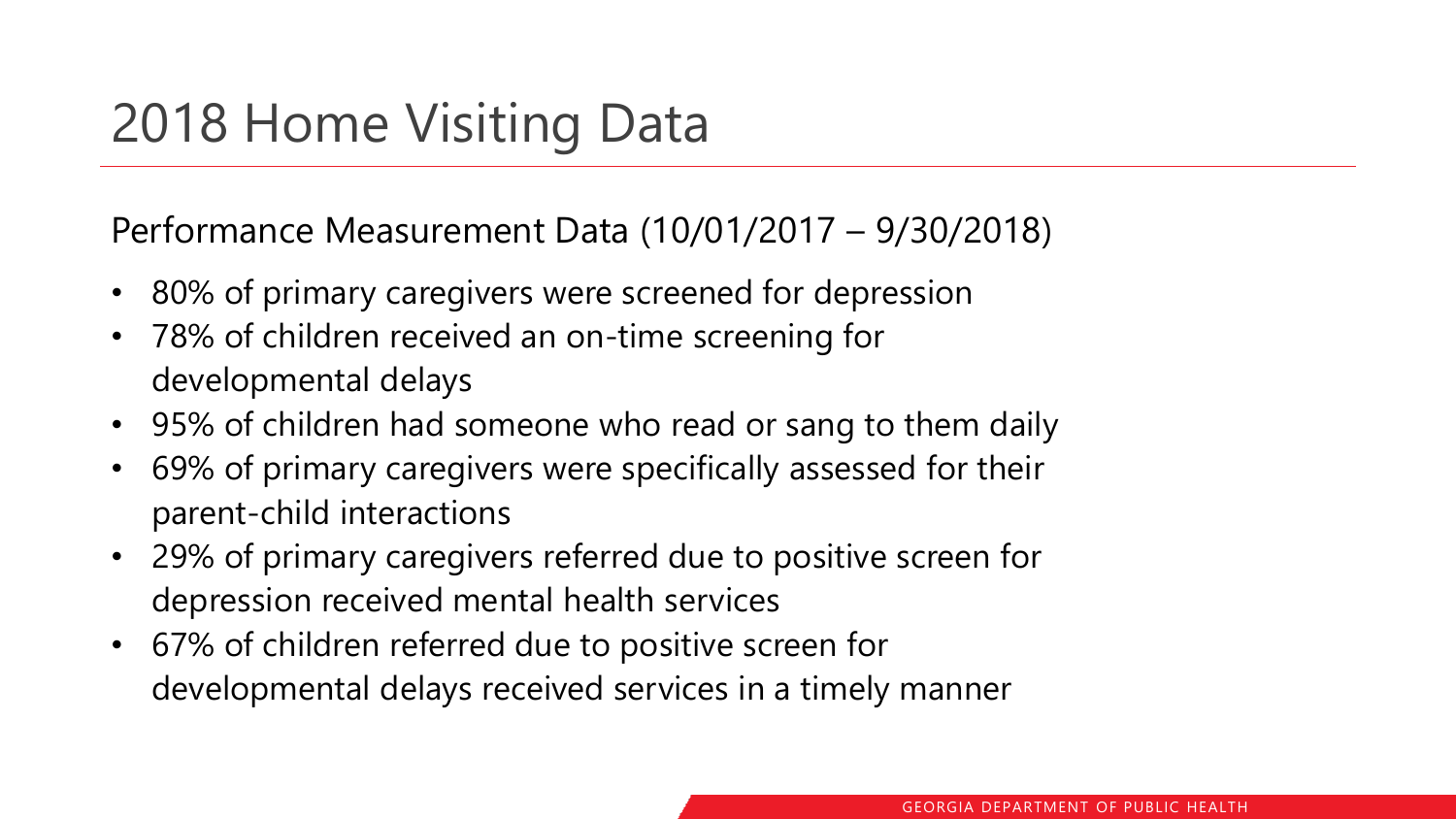### A Day in the Life of a Home Visitor